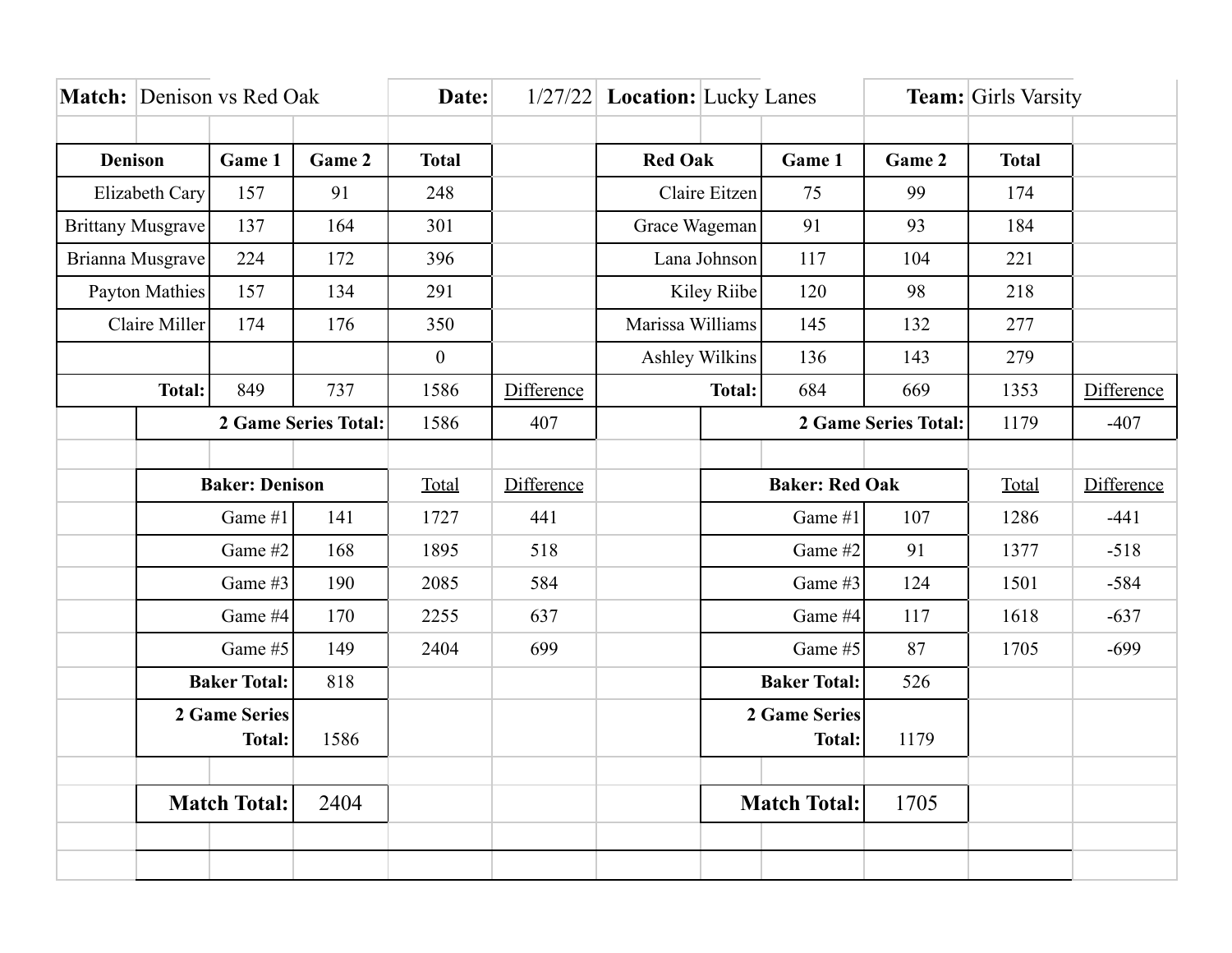|  | <b>Varsity Girls Highlights</b>                                                                                                                                                                                                                     |  |  |  |  |  |  |
|--|-----------------------------------------------------------------------------------------------------------------------------------------------------------------------------------------------------------------------------------------------------|--|--|--|--|--|--|
|  | The girls varsity team won their match against Red Oak. High games from the varsity team include Brianna Musgrave with                                                                                                                              |  |  |  |  |  |  |
|  | a 224, Claire Miller with a 176, Brittany Musgrave with a 164, Payton Mathies with a 157, and Elizabeth Cary with a 157.                                                                                                                            |  |  |  |  |  |  |
|  | Brianna Musgrave had the high series of 396 with games of 224 and 172. The varsity girls went into bakers with a lead.<br>They started off with a 141, but took off after that. Their next 3 games were a 168, 190, and 170. Their final game was a |  |  |  |  |  |  |
|  |                                                                                                                                                                                                                                                     |  |  |  |  |  |  |
|  | 149. The varsity girls ended up winning their match 2404 to 1705.                                                                                                                                                                                   |  |  |  |  |  |  |
|  |                                                                                                                                                                                                                                                     |  |  |  |  |  |  |
|  |                                                                                                                                                                                                                                                     |  |  |  |  |  |  |
|  |                                                                                                                                                                                                                                                     |  |  |  |  |  |  |
|  |                                                                                                                                                                                                                                                     |  |  |  |  |  |  |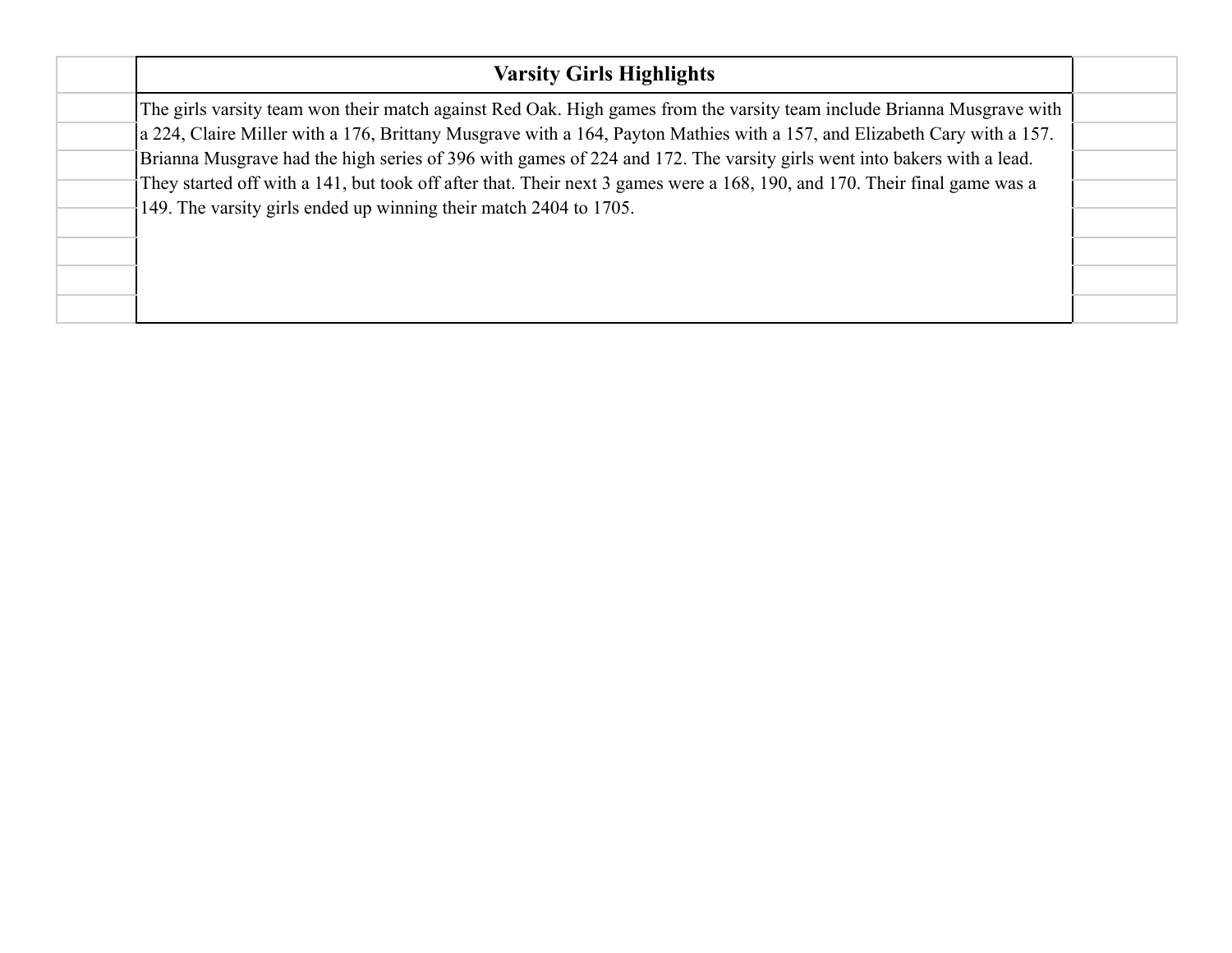| Match: Denison vs Red Oak |                             |        | Date:        |       |                | 1/27/22 Location: Lucky Lanes |                       |               | <b>Team:</b> Boys Varsity |       |            |
|---------------------------|-----------------------------|--------|--------------|-------|----------------|-------------------------------|-----------------------|---------------|---------------------------|-------|------------|
|                           |                             |        |              |       |                |                               |                       |               |                           |       |            |
| <b>Denison</b><br>Game 1  |                             | Game 2 | <b>Total</b> |       | <b>Red Oak</b> |                               | Game 1                | Game 2        | <b>Total</b>              |       |            |
| Kyle Segebart<br>161      |                             |        | 173          | 334   |                | Hunter Jarrett                |                       | 138           | 147                       | 285   |            |
| Lucas Segebart            |                             | 266    | 171          | 437   |                | <b>Weston Gettler</b>         |                       | 141           | 133                       | 274   |            |
| Harrison Dahm             |                             | 149    | 194          | 343   |                | Maddox McCunn                 |                       | 119           | 119                       | 238   |            |
|                           | Christian Schmedeke<br>221  |        | 254          | 475   |                | Luke Sperling                 |                       | 83            | 186                       | 269   |            |
|                           | Trey Brotherton             |        | 196          | 375   |                | Kyle Berkey                   |                       | 160           | 181                       | 341   |            |
|                           | <b>Blake Polzin</b>         |        | 131          | 362   |                | Jon Piper                     |                       | 238           | 205                       | 443   |            |
| <b>Total:</b>             |                             | 1207   | 1119         | 2326  | Difference     | <b>Total:</b>                 |                       | 879           | 971                       | 1850  | Difference |
|                           | <b>2 Game Series Total:</b> |        |              | 1992  | 380            |                               |                       |               | 2 Game Series Total:      | 1612  | $-380$     |
|                           |                             |        |              |       |                |                               |                       |               |                           |       |            |
| <b>Baker: Denison</b>     |                             |        |              | Total | Difference     |                               | <b>Baker: Red Oak</b> |               |                           | Total | Difference |
|                           | Game #1                     |        | 197          | 2189  | 439            |                               | Game #1               |               | 138                       | 1750  | $-439$     |
|                           | Game #2                     |        | 239          | 2428  | 503            |                               | Game #2               |               | 175                       | 1925  | $-503$     |
|                           | Game #3                     |        | 193          | 2621  | 566            |                               | Game #3               |               | 130                       | 2055  | $-566$     |
|                           | Game #4                     |        | 202          | 2823  | 628            |                               | Game #4               |               | 140                       | 2195  | $-628$     |
|                           | Game #5                     |        | 218          | 3041  | 664            |                               | Game #5               |               | 182                       | 2377  | $-664$     |
|                           | <b>Baker Total:</b>         |        | 1049         |       |                |                               | <b>Baker Total:</b>   |               | 765                       |       |            |
| 2 Game Series             |                             |        |              |       |                |                               | 2 Game Series         |               |                           |       |            |
|                           | <b>Total:</b>               |        | 1992         |       |                |                               |                       | <b>Total:</b> | 1612                      |       |            |
|                           |                             |        |              |       |                |                               |                       |               |                           |       |            |
| <b>Match Total:</b>       |                             | 3041   |              |       |                |                               | <b>Match Total:</b>   | 2377          |                           |       |            |
|                           |                             |        |              |       |                |                               |                       |               |                           |       |            |
|                           |                             |        |              |       |                |                               |                       |               |                           |       |            |